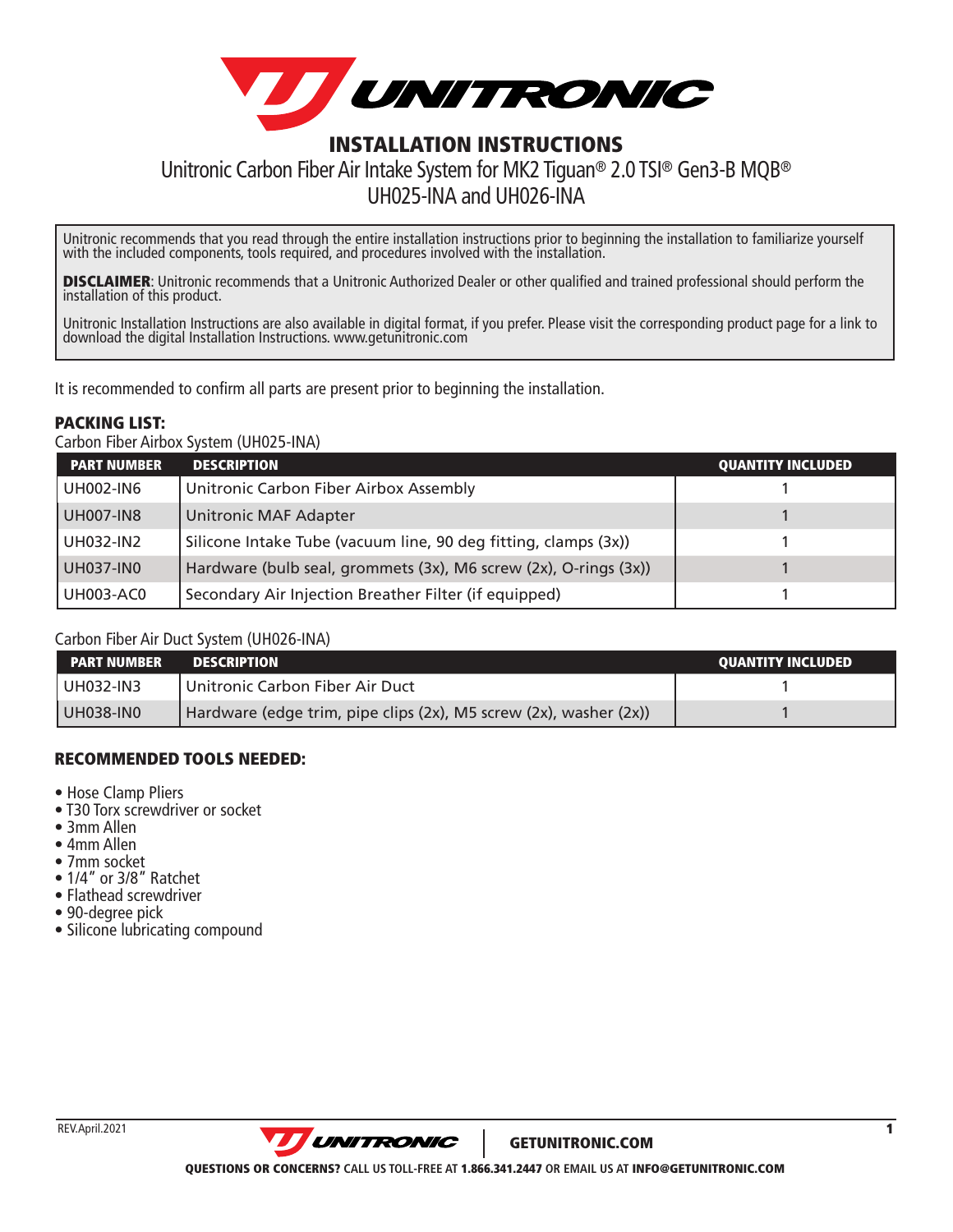

Unitronic Carbon Fiber Air Intake System for MK2 Tiguan® 2.0 TSI® Gen3-B MQB® UH025-INA and UH026-INA

Unpack all components of your Unitronic Intake System, lay them out on the table, and ensure that you have all the pieces as listed in the packing list above. 1

#### **To remove the factory air intake system:**

- Open the engine compartment. 2
- Remove the engine cover by pulling upward on the corners. (Fig. 1) 3
- Remove the two (2) T25 fasteners securing the air duct to the bumper support. (Fig. 2) 4
- Loosen the two (2) T30 fasteners holding the air duct cover to the air duct. (Fig. 3) 5
- Unclip the coolant line that runs on top of the air duct by pulling up on the line. (Fig. 4) 6
- Remove the air duct cover by pulling the tab on the back of the air duct. (Fig. 5) 7
- Remove the air duct outlet by pushing on the tab and pulling up to release it (Fig. 6) 8
- Remove the air duct from the vehicle. 9
- **10** Remove the MAF sensor connector by releasing the safety clip first, then press on the clip and pull off the connector. (Fig. 7)
- 11 Remove the MAF wiring harness from the clip located on the intake tube and set aside. (Fig. 8)

















 $FIG. 5$  FIG. 6 FIG. 7 FIG. 7 FIG. 8

REV.April.2021



GETUNITRONIC.COM

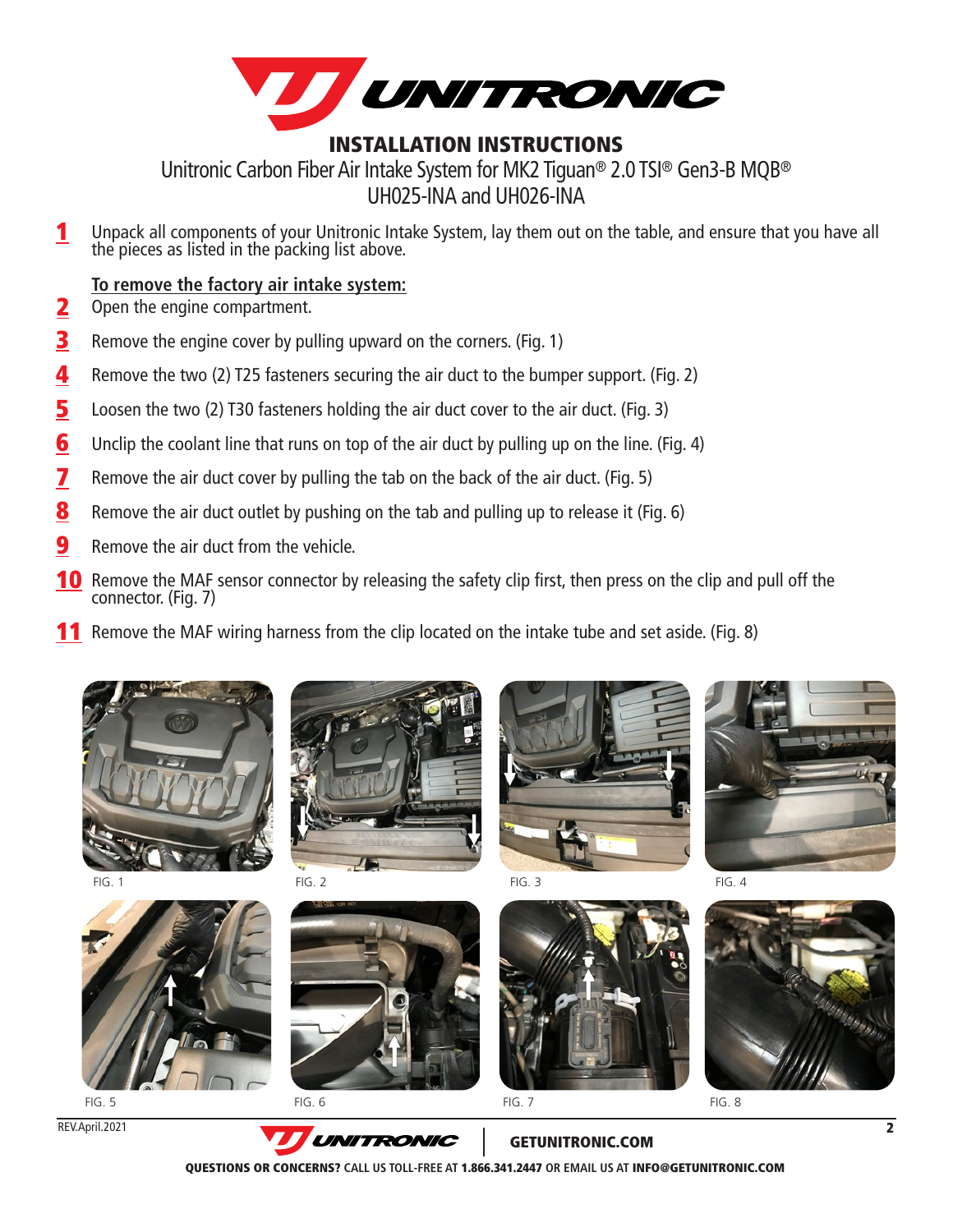

Unitronic Carbon Fiber Air Intake System for MK2 Tiguan® 2.0 TSI® Gen3-B MQB® UH025-INA and UH026-INA

- Using your hose clamp pliers, squeeze the clamp holding the intake tube to the MAF sensor, pull the intake tube to release it from the sensor. (Fig. 9) <u>12</u>
- 13 Remove the vacuum line that is on the side of the airbox, using a 90 degree pick to free it from the intake system. (Fig. 10)
- 14 If equipped with a secondary air injection system (SAI), disconnect the SAI breather hose by pressing the tabs on either side of the connector while firmly pulling outward. (Fig. 10)
- **15** Carefully pull upwards on the complete airbox to remove it off the 3 mounting tabs.
- **16** Remove the airbox from the vehicle.
- **17** Loosen the clamp at the other end of the intake tube and remove the tube from the vehicle. (Fig. 11)
- 18 Remove the vacuum line that is on the side of the intake manifold. (Fig. 12)
- 19 Remove the (1) T30 fastener from the MAF sensor housing, rotate counterclockwise and pull to release the housing from the factory airbox. (Fig. 13)

### **To install the Unitronic Air Intake System:**

ware kit (UH037-IN0). Insert the mounting grommets into the grommet locations on the airbox and airbox bracket. (Fig. 14) **20** Locate your Unitronic airbox assembly (UH002-IN6) and the three (3) mounting grommets supplied in the hard-





FIG. 13 FIG. 14





FIG. 9 FIG. 10





FIG. 12



GETUNITRONIC.COM

QUESTIONS OR CONCERNS? **CALL US TOLL-FREE AT** 1.866.341.2447 **OR EMAIL US AT** INFO@GETUNITRONIC.COM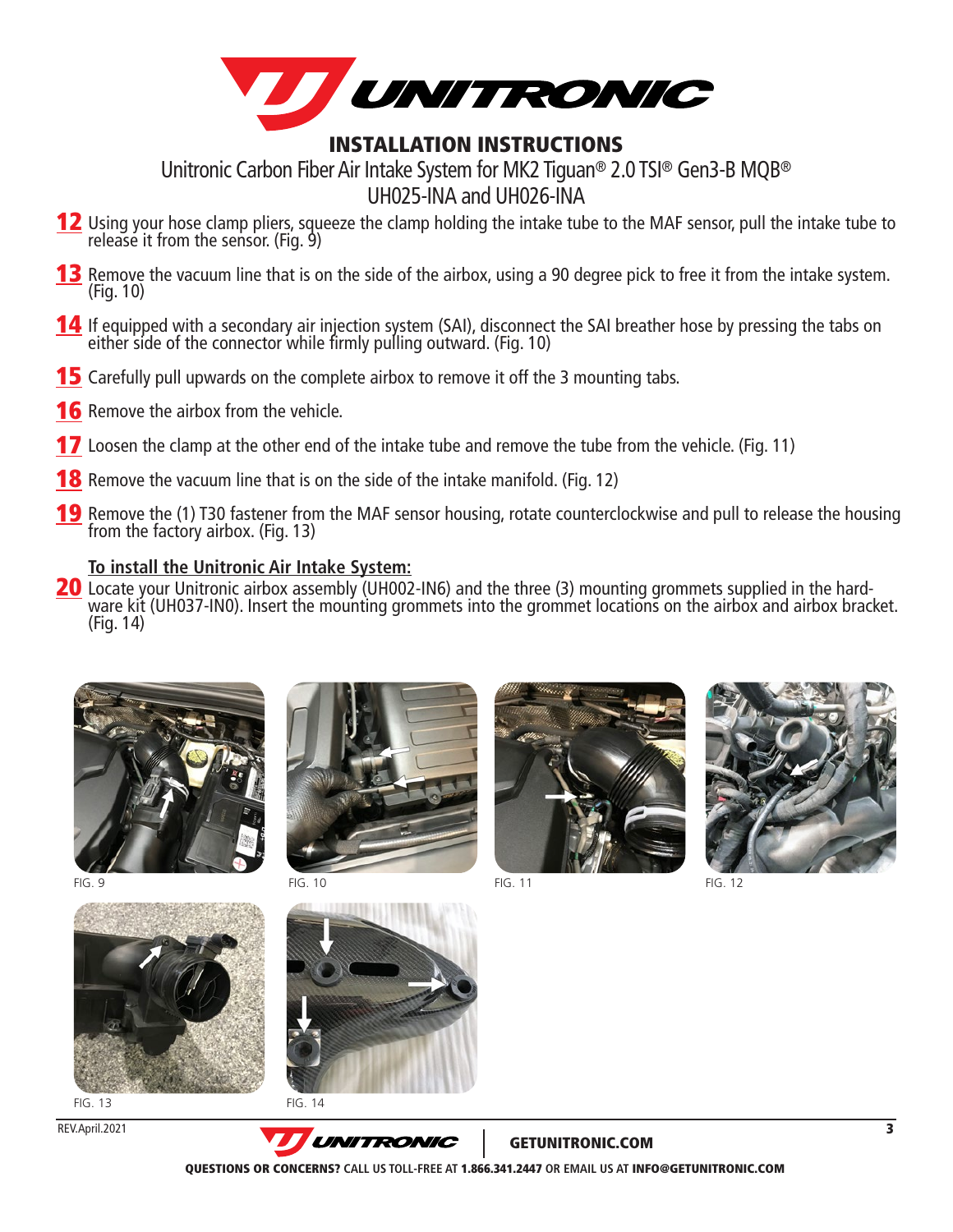

Unitronic Carbon Fiber Air Intake System for MK2 Tiguan® 2.0 TSI® Gen3-B MQB® UH025-INA and UH026-INA

- 21 If using the factory air duct, starting at the bottom center, install the bulb seal supplied in the hardware kit (UH037-IN0) on the edge of the Unitronic airbox front opening by pressing firmly until properly seated all around. Note the position of the bulb seal on the outside of the air box opening. (Fig. 15)
- 22 If using the Unitronic Air Duct, starting at the bottom center, install the edge trim supplied in the hardware kit (UH038-IN0) on the edge of the Unitronic airbox front opening by pressing firmly until properly seated all around. (Fig. 16)
- 23 Locate the factory MAF sensor housing and one (1) O-ring from hardware kit (UH037-IN0). Install the O-ring on the MAF sensor housing on the flange side. (Fig.  $17$ )
- 24 Locate the Unitronic MAF Adapter and two (2) M6 fasteners from the hardware kit (UH037-IN0). Install the adapter over the MAF sensor housing and fasten the two (2) M6 fasteners into the MAF adapter. (Fig. 18)
- 25 Locate the remaining two (2) O-rings. Using a silicone lubricating compound, lubricate the O-rings and install them over the Unitronic MAF Adapter in the O-ring grooves. (Fig. 19)
- 26 Using a silicone lubricating compound, lubricate the outside surface of the adapter. (Fig. 20)
- 27 Using a silicone lubricating compound, apply a thin coat of lubricant inside of the Unitronic aluminum intake tube (approx. 25mm (1in) deep), then, slide the Unitronic MAF adapter / MAF housing assembly in the intake tube. Pay attention not to pinch the O-rings while inserting the assembly in the intake tube. (Fig. 21)
- 28 Locate your Unitronic silicone intake tube (UH032-IN2). Install the clamp over the vacuum opening, insert the 90° fitting in the opening and install the vacuum line over the fitting. Do not tighten the clamp yet. (Fig. 22)







REV.April.2021







FIG. 15 FIG. 16 FIG. 17 FIG. 18



**UNITRONIC** GETUNITRONIC.COM

QUESTIONS OR CONCERNS? **CALL US TOLL-FREE AT** 1.866.341.2447 **OR EMAIL US AT** INFO@GETUNITRONIC.COM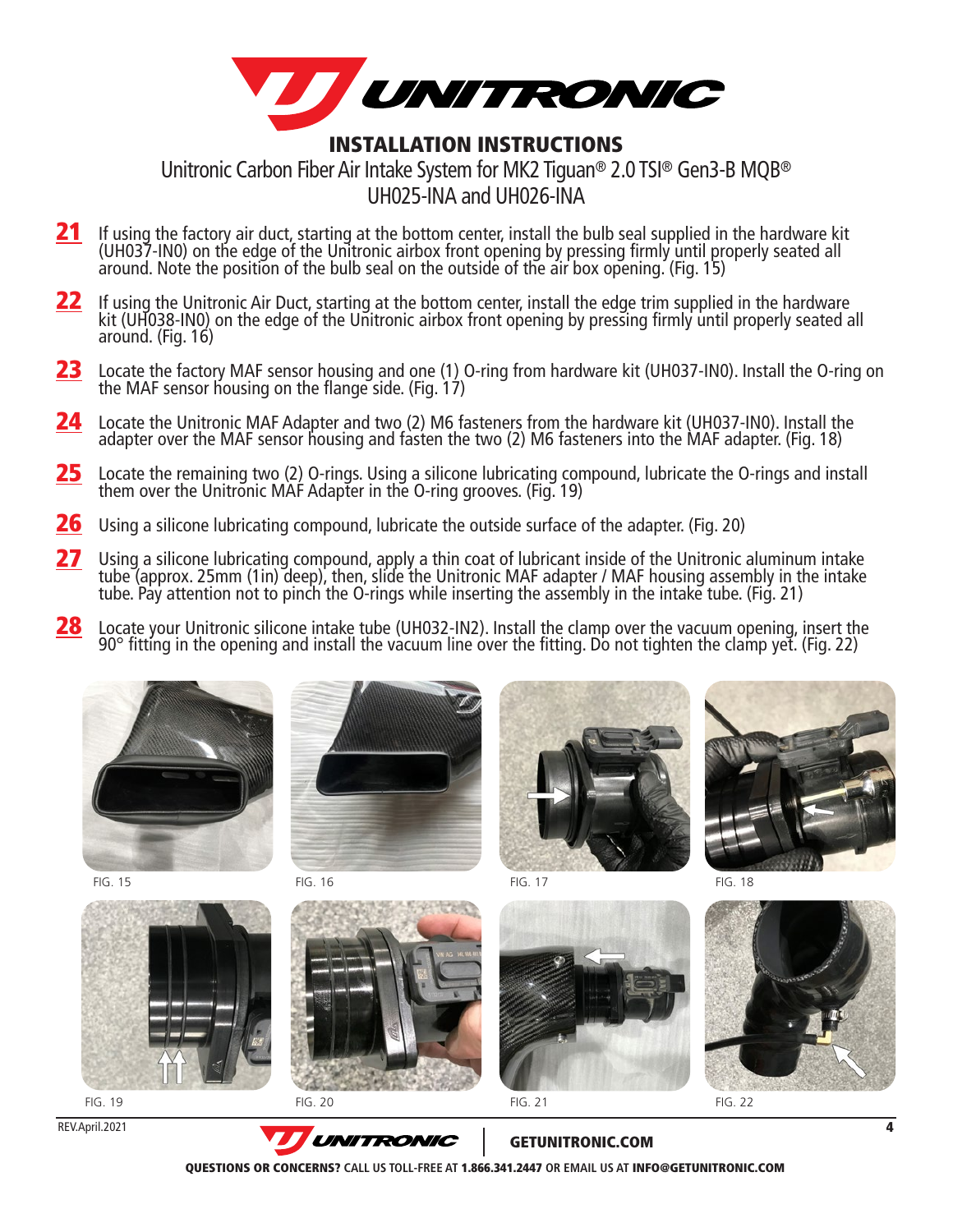

Unitronic Carbon Fiber Air Intake System for MK2 Tiguan® 2.0 TSI® Gen3-B MQB® UH025-INA and UH026-INA

- 29 Position the two (2) clamps over the Unitronic silicone intake tube (UH032-IN2), then, install over the turbo- charger inlet elbow. Do not tighten the clamps yet. (Fig. 23)
- 30 Connect the vacuum line to the intake manifold port (from step 18) and tighten the small clamp for the 90° fitting at the Unitronic silicone intake tube.
- 31 Position the Unitronic airbox / MAF assembly and connect it to the silicone hose. Do not push the airbox into the mounting post yet. (Fig. 24)
- 32 If equipped with a secondary air injection system (SAI), install the Unitronic breather filter onto the factory breather hose. (Fig. 25)

#### **With the Unitronic Carbon Fiber Air Duct:**

- 33 Locate the Unitronic Air Duct, then, assemble and install the two (2) pipe clips into the mounting hole of the air duct. (Fig. 26)
- 34 Position the Unitronic Air Duct in place by inserting and aligning the front openings with the bumper support openings and align the air duct outlet into the airbox inlet.
- 35 Ensure the airbox and grommets are properly aligned with the mounting posts and firmly push the airbox to lock the grommets into the mounting post.
- 36 Align the Unitronic Air Duct with the mounting holes in the bumper support and secure in place with the two (2) M5 fasteners / washers supplied in the hardware kit (UH038-IN0). (Fig. 27)





FIG. 23 FIG. 24 FIG. 25 FIG. 26







FIG. 27





GETUNITRONIC.COM